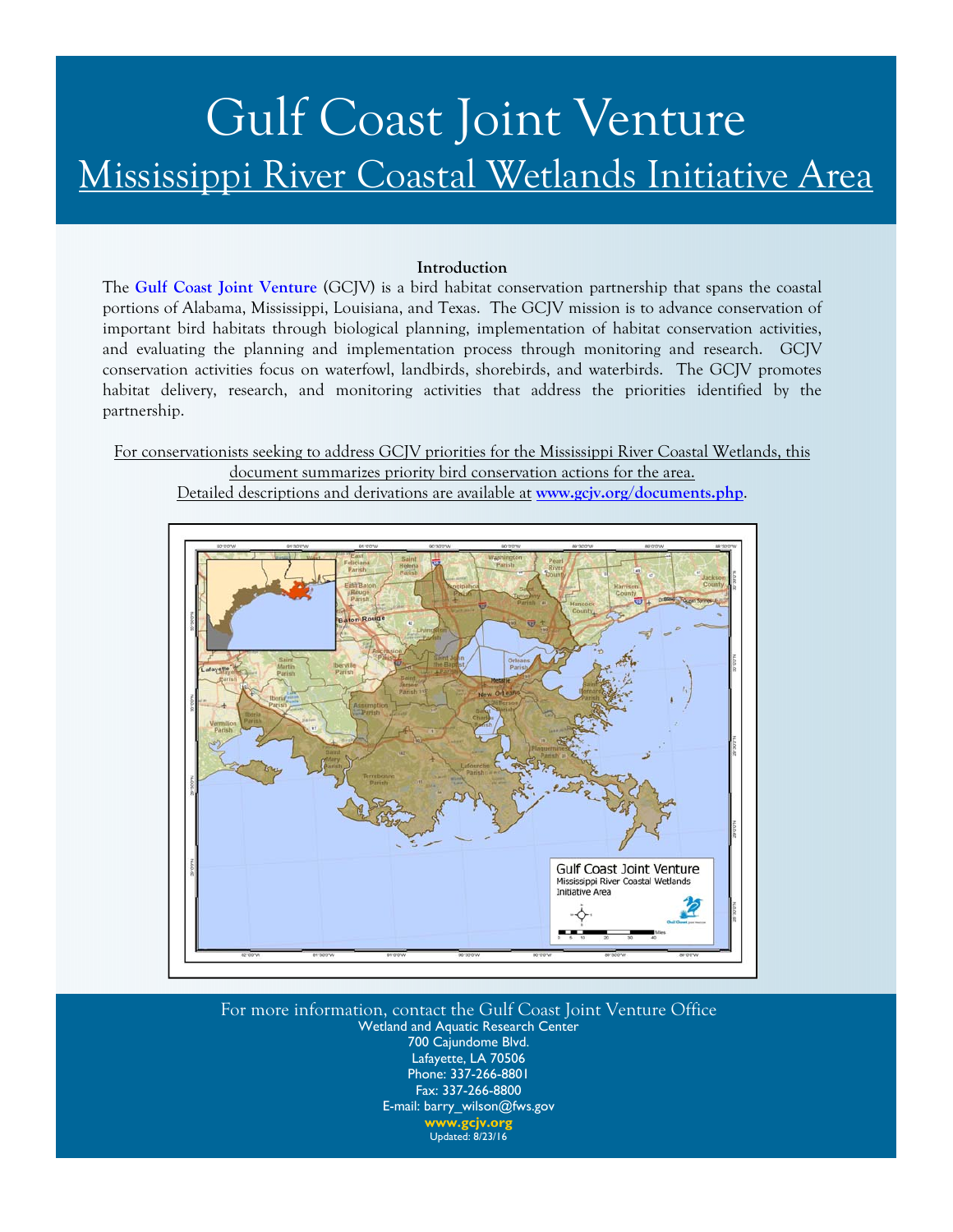### **Waterfowl**

### **Migrating and Wintering Waterfowl**

- Species addressed in GCJV planning: Mallard, Northern Pintail, Gadwall, American Wigeon, Green-winged Teal, Blue-winged Teal, Northern Shoveler, Mottled Duck, Canvasback, Redhead, Ring-necked Duck, Greater & Lesser Scaup, and Lesser Snow Goose
- Population Objectives: 4,694,568 ducks and 51,614 geese; refer to Table 1 in the **[Mississippi River Coastal](http://www.gcjv.org/docs/MSRcoastpub.pdf)  [Wetlands Initiative Area Plan](http://www.gcjv.org/docs/MSRcoastpub.pdf)** for objectives by species
- Habitat Objectives: Table 1. Habitat objectives for migrating and wintering waterfowl in the Mississippi River Coastal Wetlands IA.

| <b>Habitat Type</b>      | <b>Flooded Acres</b> |
|--------------------------|----------------------|
| <b>Forested Wetlands</b> | 637,164              |
| <b>Coastal Marsh</b>     | NA <sup>1</sup>      |

<sup>1</sup>Not yet available.

Biological Foundation: Bio-energetic models yield acreage of foraging habitats necessary to meet dietary demands of population objectives

#### Conservation Activities:

- Minimize saltwater intrusion and enhance productivity of coastal marsh through hydrologic restoration
- Reduce erosion of coastal marsh through shoreline and bank stabilization
- Create and promote expansion of coastal marsh through beneficial use of dredge material
- Maintain or improve levees and water-control structures on managed marshes
- Maintain, enhance, or restore resource values of forested wetlands through application of silvicultural practices and hydrologic restoration

#### **[Research Priorities](http://www.gcjv.org/docs/GCJV Waterfowl Science Needs Plan - May 2012.pdf)**:

- Estimate waterfowl foraging values of coastal marsh types
- Quantify movements, habitat use, and foraging ecology of scaup wintering in offshore and inshore waters
- Evaluate effects of coastal marsh restoration techniques on sustainability of GCJV waterfowl habitats

#### **Breeding Waterfowl**

Priority Species: **[Mottled Duck](http://www.gcjv.org/docs/GCJV MODU Cons Plan.pdf)**

Population Objective: Western Gulf Coast (i.e., GCJVwide) population index of 105,816 individuals, including at least 35,322 in Texas and 70,132 in Louisiana, as measured from Mid-winter Surveys in coastal areas of these states.

Habitat Objective: Not yet available

Biological Foundation: Factors limiting recruitment are primary constraints to population growth

#### Conservation Activities:

- Create and restore large blocks of nesting habitat in or adjacent to coastal marsh
- Use hydrologic restoration to maintain low salinity (<6−8 ppt) and enhance the quality of brood-rearing habitats in coastal marsh
- Remove predators in targeted locations

#### Research Priorities:

 Measure the effectiveness of habitat conservation actions to benefit Mottled Duck breeding productivity, including breeding propensity, nest success, and brood survival



Gulf Coast Joint Venture: Mississippi River Coastal Wetlands Initiative Area Fact Sheet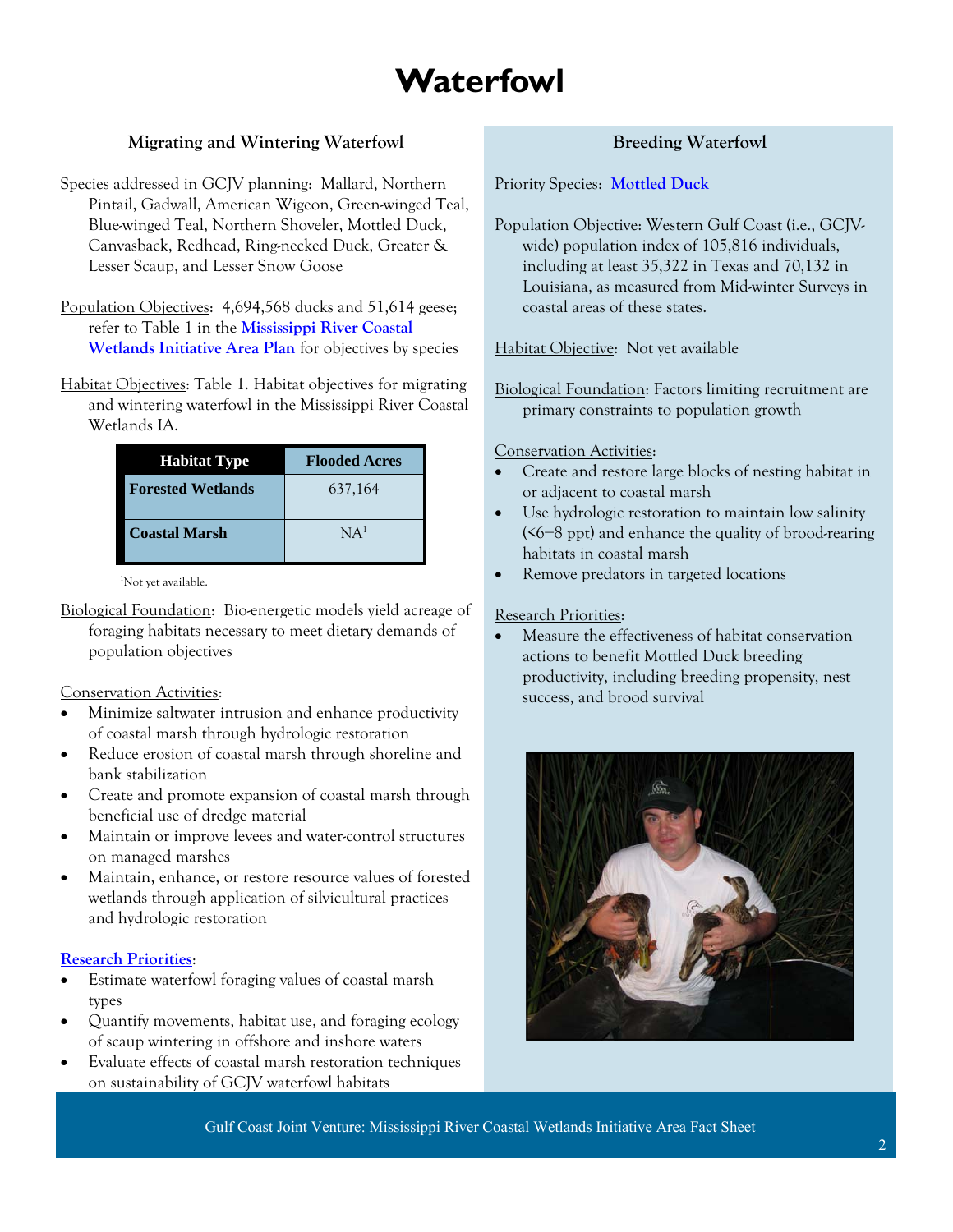## **Landbirds**





Priority Landbird Species: **[BCR 37;](http://www.gcjv.org/docs/Coastal_Prairies_BCR37_Landbird_Plan.pdf) [BCR 25, 26, 27](http://gcjv.org/docs/GCJV_BCR25_26_27_landbird_plan_Vers_1.doc)**

#### *Northern Bobwhite*

Population Objective: BCR 37, LA portion **-** 100,853 birds; 8,404 coveys; BCR 26 and 27, Mississippi River Coastal Wetlands Initiative Area – 54,336 birds; 4,528 coveys

#### Habitat Objective:

- BCR 37, LA portion Improve 4,538,400 acres (3,250,800 cropland acres; 609,300 pasture/hay acres; and 678,300 pine forest acres)
- BCR 26 and 27, Mississippi River Coastal Wetlands Initiative Area – Improve 368,042 acres (76,806 cropland acres; 88,107 pasture/hay acres; 88,506 rangeland acres; 114,419 pine forest acres; 54 hardwood forest acres; and 150 mixed pinehardwood forest acres)

Biological Foundation: Acreage of improved cropland, pasture/ hay, rangeland, or forest required to produce a covey

Conservation Activities:Control but don't remove brush; convert exotic grass to native grass; thin and burn pine stands to remove litter and create herbaceous ground cover

#### *Loggerhead Shrike*

Population Objective:120,946 birds during winter (85,106 Resident, 35,840 Migratory)

#### Habitat Objective:305,286 acres

- Biological Foundation: Territory size(s) dictates acreage needed to support population objectives
- Conservation Activities:Preserve native prairie areas; maintain low, thick shrubs in fields (3−10 shrubs or small trees per acre)

*Le Conte's Sparrow*  Population Objective:32,663 birds during winter

#### Habitat Objective:32,663 acres

Biological Foundation: Winter density estimates dictate acreage needed to support population objectives

Conservation Activities:Manage ≥500 acre blocks of native grassland with burned and unburned areas; prescribed burns should occur on a 3-year rotation

#### *Seaside Sparrow*

Population Objective:65,000 birds in U.S. BCR 37 and GCJV portion of BCR 26

Habitat Objective:650,000 acres in U.S. BCR 37 and GCJV portion of BCR 26

Biological Foundation: Breeding territory size dictates acreage needed to support population objectives

#### Conservation Activities:

- Create and/or restore marsh habitat, in blocks ≥10,000 acres, containing areas of medium height smooth cordgrass, interspersed with ponds, tidal creeks, and bare ground areas
- Plug selected ditches in marshes that have been ditched
- Create marsh-elevation islands, with shallow water bodies and scattered woody shrubs, using dredged material

*Cerulean Warbler, Golden-winged Warbler, and Swainson's Warbler*  (migratory suite)

Population Objectives:Not yet available

- Habitat Priorities:Large forest patches (≥10,000 acres) close to the Gulf of Mexico
- Biological Foundation: Theoretical bio-energetic foraging needs of migrating warblers

Conservation Activities:Maintain, restore, or create large forest patches (≥10,000 acres) along the Louisiana coast

#### Landbird Research Priorities:

- Test assumptions and refine parameter estimates used in population-habitat models
- Determine suitable grassland patch size, species composition, structure, and landscape habitat matrix needed to support wintering Le Conte's Sparrows
- Identify habitat components of ideal migration stopover habitat
- Assess effectiveness of GCJV priority landbird species planning and management in addressing the needs of other bird species of conservation concern